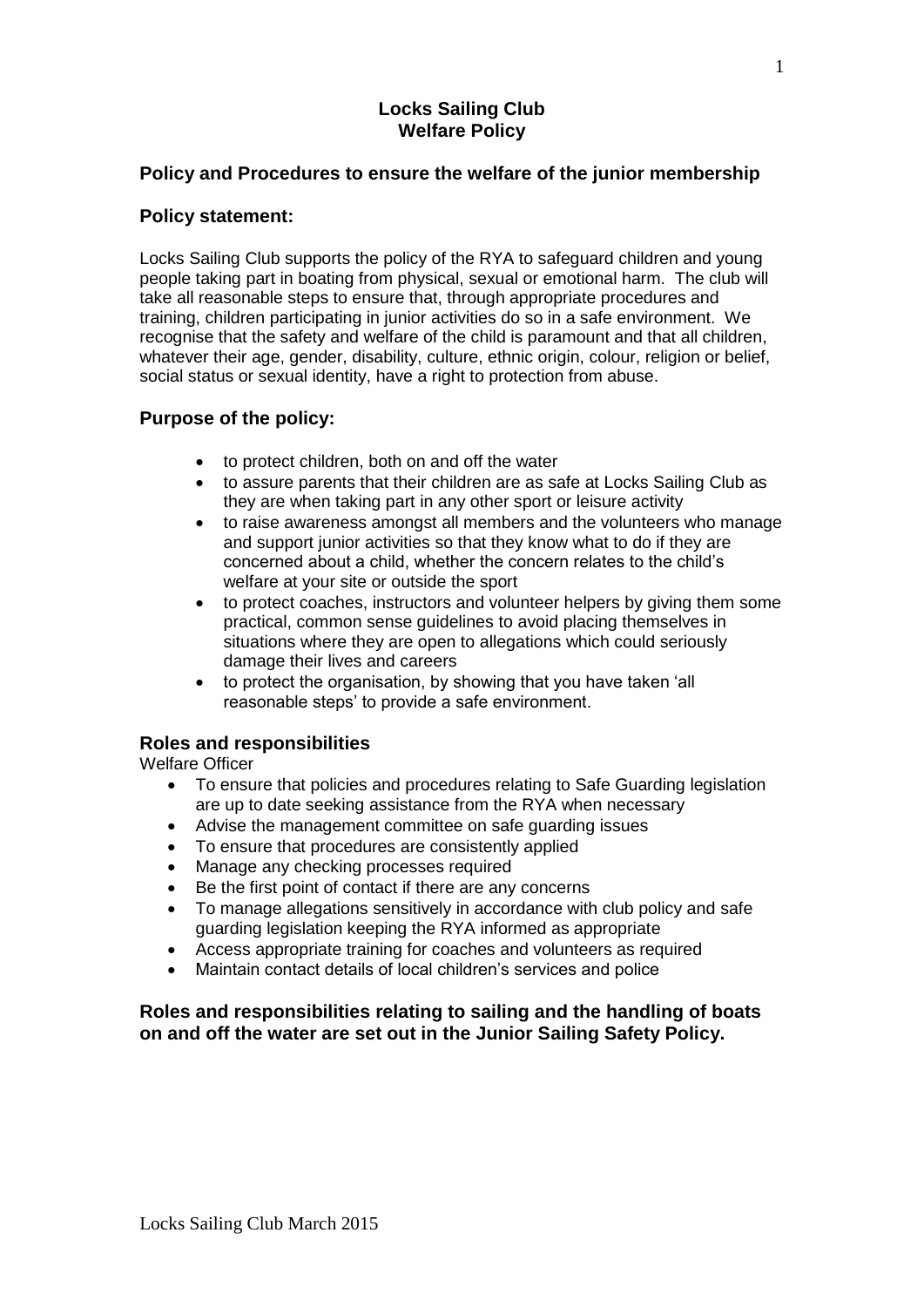## **Building good practice Culture**

Locks Sailing club welcomes children to the club. The club has a strong culture of providing learning about sailing and water safety in a safe and fun way enabling children to develop skills and confidence. Adults listen to and respect the feelings of the youngsters they interact with. Both children and adults feel able to raise concerns, knowing that they will be taken seriously, treated confidentially and will not make the situation worse for themselves or others. All children at the club are treated with respect and their achievements are celebrated.

## **Minimising risk**

The club promotes good practice to minimise situations where adults are working unobserved or could take advantage of their position of trust. Conversely the club recognises the need for all adults to have the necessary training and support in order to carry out their roles confidently and safely.

## **These are some common sense guidelines to protect youngsters and adults:**

- Avoid spending any significant time working with children in isolation
- Do not take children alone in a car, however short the journey
- Do not take children to your home as part of your organisation's activity
- Where any of these are unavoidable, ensure that they only occur with the full knowledge and consent of someone in charge of the organisation or the child's parents
- Design training programmes that are within the ability of the individual child.

## **You should never:**

- engage in rough, physical or sexually provocative games
- allow or engage in inappropriate touching of any form
- allow children to use inappropriate language unchallenged, or use such language yourself when with children
- make sexually suggestive comments to a child, even in fun
- fail to respond to an allegation made by a child; always act
- do things of a personal nature that children can do for themselves.

**It may sometimes be necessary to do things of a personal nature for children, particularly if they are very young or disabled. These tasks should only be carried out with the full understanding and consent of both the child and their parents/carers. In an emergency situation which requires this type of help, parents should be fully informed as soon as possible. In such situations it is important to ensure that any adult present is sensitive to the child and undertakes personal care tasks with the utmost discretion.**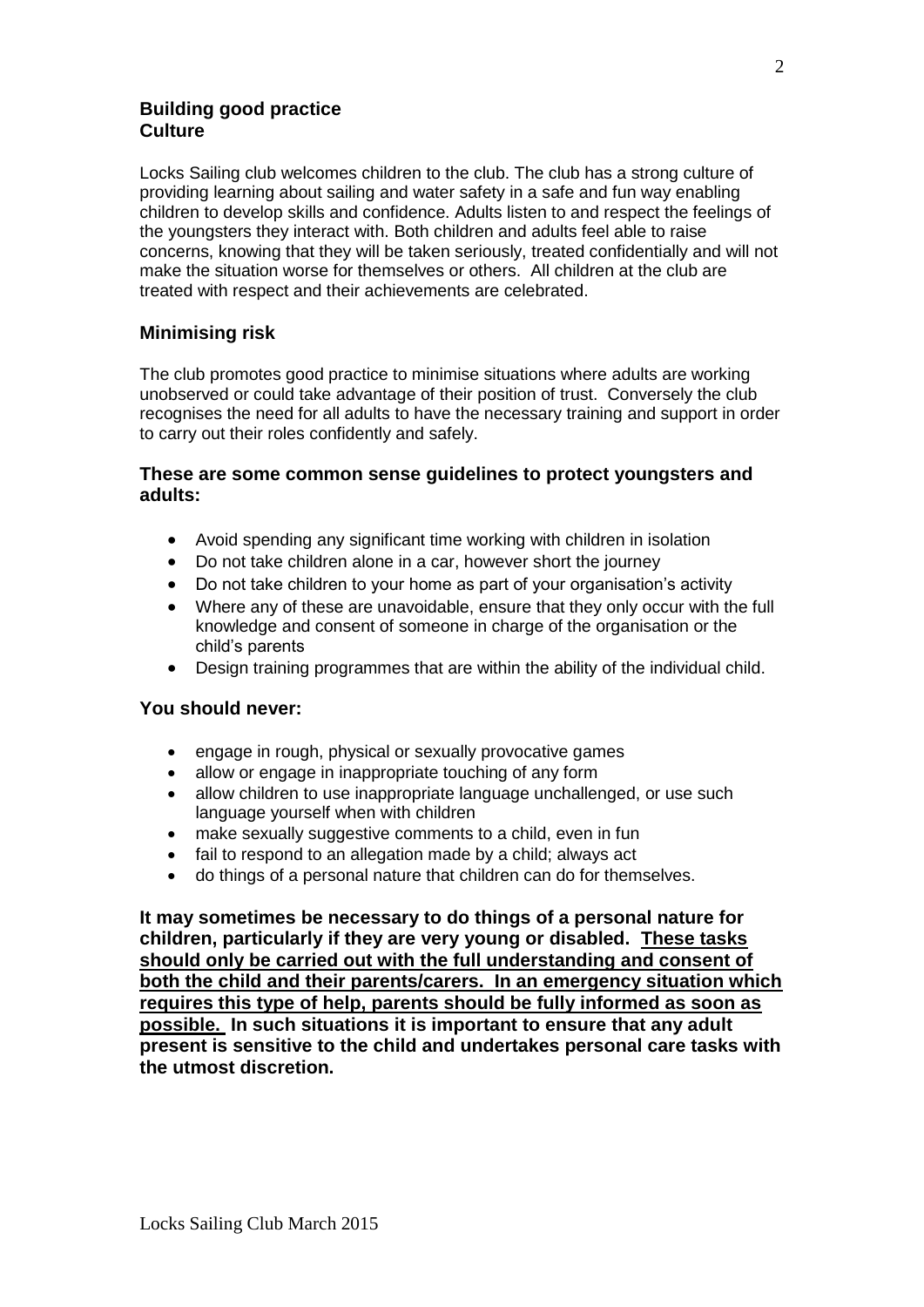#### **Changing rooms and showers**

It is preferable for adults to stay away from the changing rooms while there are children there. However a balance should be struck depending on the situation. If children request assistance with wet suites it is advisable to encourage children to help each other. Extra vigilance may be required if there is public access to the venue. If it is essential, in an emergency situation, for a male to enter a female changing area or vice versa, it is advised that they are accompanied by another adult of the opposite gender.

## **Information for parents and carers Parental responsibility**

Although clubs have a duty of care to their members, and particularly to young people who cannot take full responsibility for their own safety, parents must be responsible for their children's welfare and behaviour, or designate another adult to take that responsibility, outside formal club-organised activities.

Parents and carers will be expected to provide the club with a medical consent form. This will remain confidential between parents and the Head Coach.

Parents need to be aware that photographs and videos will be taken on the water and may be put into a slide show which will be shown in the club house. Parents are requested to speak to the Head Coach if they do not want their child to be photographed.

## **Communicating with young people**

The world of the internet, social media and apps is constantly and rapidly evolving and it is hard to keep up to date, but it is important for parents and for anyone working with young people to develop some understanding of how they use technology, the risks involved and how to keep them safe. Suggested sources of information, mainly intended for parents but useful for anyone, are: [www.nspcc.org.uk/shareaware](http://www.nspcc.org.uk/shareaware) [www.net-aware.org.uk](http://www.net-aware.org.uk/) [www.internetmatters.org](http://www.internetmatters.org/) [www.getsafeonline.org](http://www.getsafeonline.org/)

#### **Club websites and social media**

When promoting your club and encouraging your members to interact online, there are a few issues to bear in mind in relation to children and young people:

- follow the RYA guidance on the use of images of children (see Photography section below)
- ensure that the content and language on your site or page, including contributions to blogs, forums etc, is not inappropriate for younger visitors and does not link directly to unsuitable material on other sites
- provide a clear process for parents and others to report inappropriate content or online bullying and to request that content is removed
- have a robust procedure for handling and assessing such a report or request and acting promptly to remove the offending content.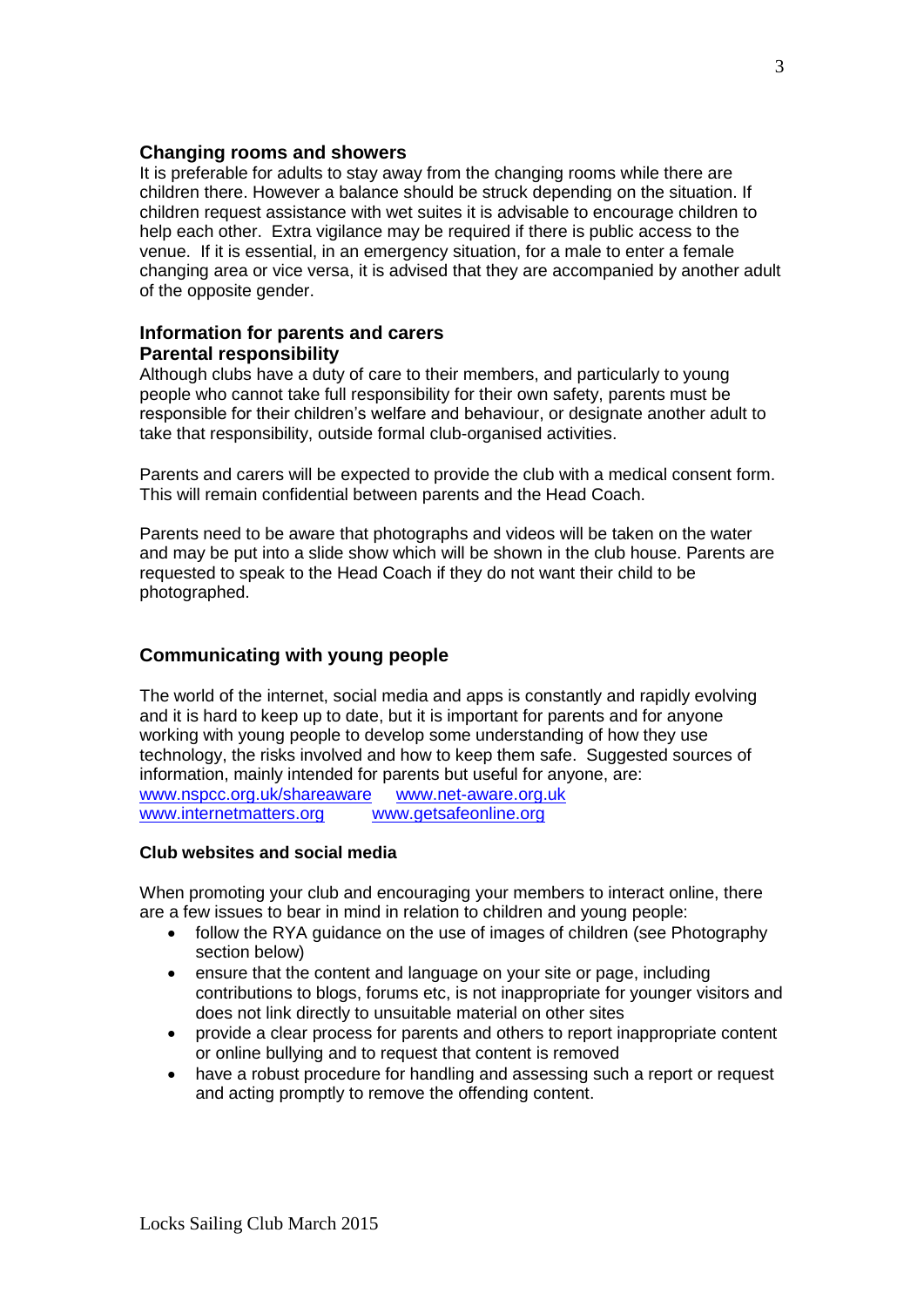## **Definitions**

## **What is child abuse?**

Child abuse is a term used to describe ways in which children are harmed, usually by adults and often by people they know and trust. It refers to damage done to a child's physical or mental health. Child abuse can take many forms:

**Physical abuse** where adults or other children:

- physically hurt or injure children (eg. by hitting, shaking, squeezing, biting or burning)
- give children alcohol, inappropriate drugs or poison
- attempt to suffocate or drown children
- in sport situations, physical abuse might also occur when the nature and intensity of training exceeds the capacity of the child's immature and growing body.

**Neglect** includes situations in which adults:

- fail to meet a child's basic physical needs (eg. for food, water, warm clothing, essential medication)
- consistently leave children alone and unsupervised
- fail or refuse to give children love, affection or attention
- neglect in a sailing situation might also occur if an instructor or coach fails to ensure that children are safe, or exposes them to undue cold or risk of injury.

**Sexual abuse.** Boys and girls are sexually abused when adults (of the same or opposite sex) or other young people use them to meet their own sexual needs. This could include:

- full sexual intercourse, masturbation, oral sex, fondling
- showing children pornographic books, photographs or videos, or taking pictures for pornographic purposes
- sport situations which involve physical contact (eg. supporting or guiding children) could potentially create situations where sexual abuse may go unnoticed. Abusive situations may also occur if adults misuse their power over young people.

**Emotional abuse** can occur in a number of ways. For example, where:

- there is persistent lack of love or affection
- there is constant overprotection which prevents children from socialising
- children are frequently shouted at or taunted
- there is neglect, physical or sexual abuse
- emotional abuse in sport might also include situations where parents or coaches subject children to constant criticism, bullying or pressure to perform at a level that the child cannot realistically be expected to achieve.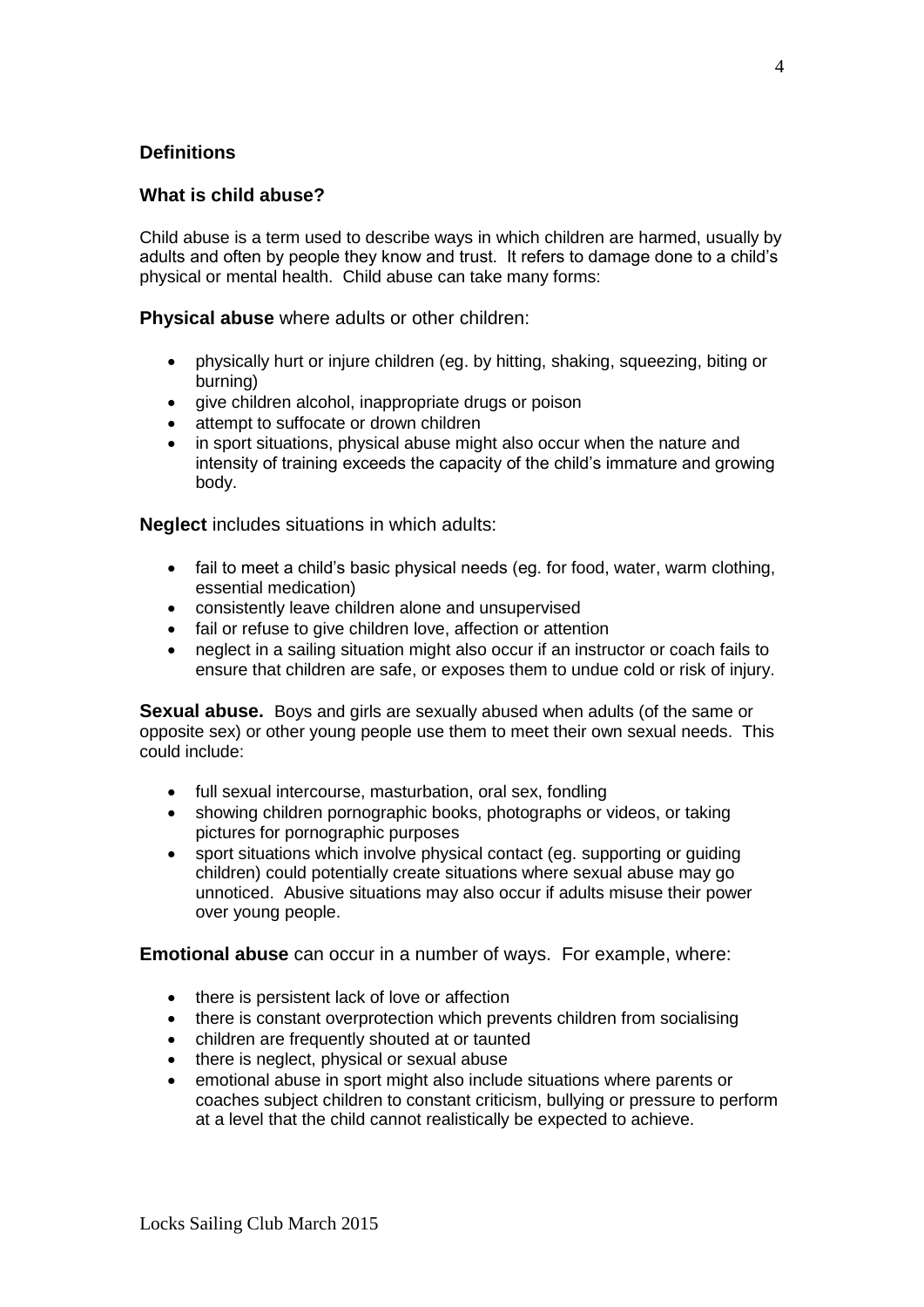**Bullying** (including cyberbullying) may be seen as deliberately hurtful behaviour, usually repeated or sustained over a period of time, where it is difficult for those being bullied to defend themselves. The bully may often be another young person. Although anyone can be the target of bullying, victims are typically shy, sensitive and perhaps anxious or insecure. Sometimes they are singled out for physical reasons – being overweight, physically small, having a disability or belonging to a different race, faith or culture.

## **Recognising Abuse**

It is not always easy, even for the most experienced carers, to spot when a child has been abused. However, some of the more typical symptoms which should trigger your suspicions would include:

- unexplained or suspicious injuries such as bruising, cuts or burns, particularly if situated on a part of the body not normally prone to such injuries
- sexually explicit language or actions
- a sudden change in behaviour (eg. becoming very quiet, withdrawn or displaying sudden outbursts of temper)
- the child describes what appears to be an abusive act involving him/her
- a change observed over a long period of time (eg. the child losing weight or becoming increasingly dirty or unkempt)
- a general distrust and avoidance of adults, especially those with whom a close relationship would be expected
- an unexpected reaction to normal physical contact
- difficulty in making friends or abnormal restrictions on socialising with others.

It is important to note that a child could be displaying some or all of these signs, or behaving in a way which is worrying, without this necessarily meaning that the child is being abused. Similarly, there may not be any signs, but you may just feel that something is wrong. If you have noticed a change in the child's behaviour, first talk to the parents or carers. It may be that something has happened, such as a bereavement, which has caused the child to be unhappy.

## **Handling concerns, reports or allegations**

#### **This section is primarily for the organisation's designated Welfare Officer, but everyone should be aware of the procedures to follow if there are concerns**

A complaint, concern or allegation may come from a number of sources: the child, their parents, someone else within your organisation. It may involve the behaviour of one of your volunteers or employees, or something that has happened to the child outside the sport, perhaps at home or at school. Children may confide in adults they trust, in a place where they feel at ease.

An allegation may range from mild verbal bullying to physical or sexual abuse. If you are concerned that a child may be being abused, it is NOT your responsibility to investigate further BUT it is your responsibility to act on your concerns and report them to the appropriate statutory authorities.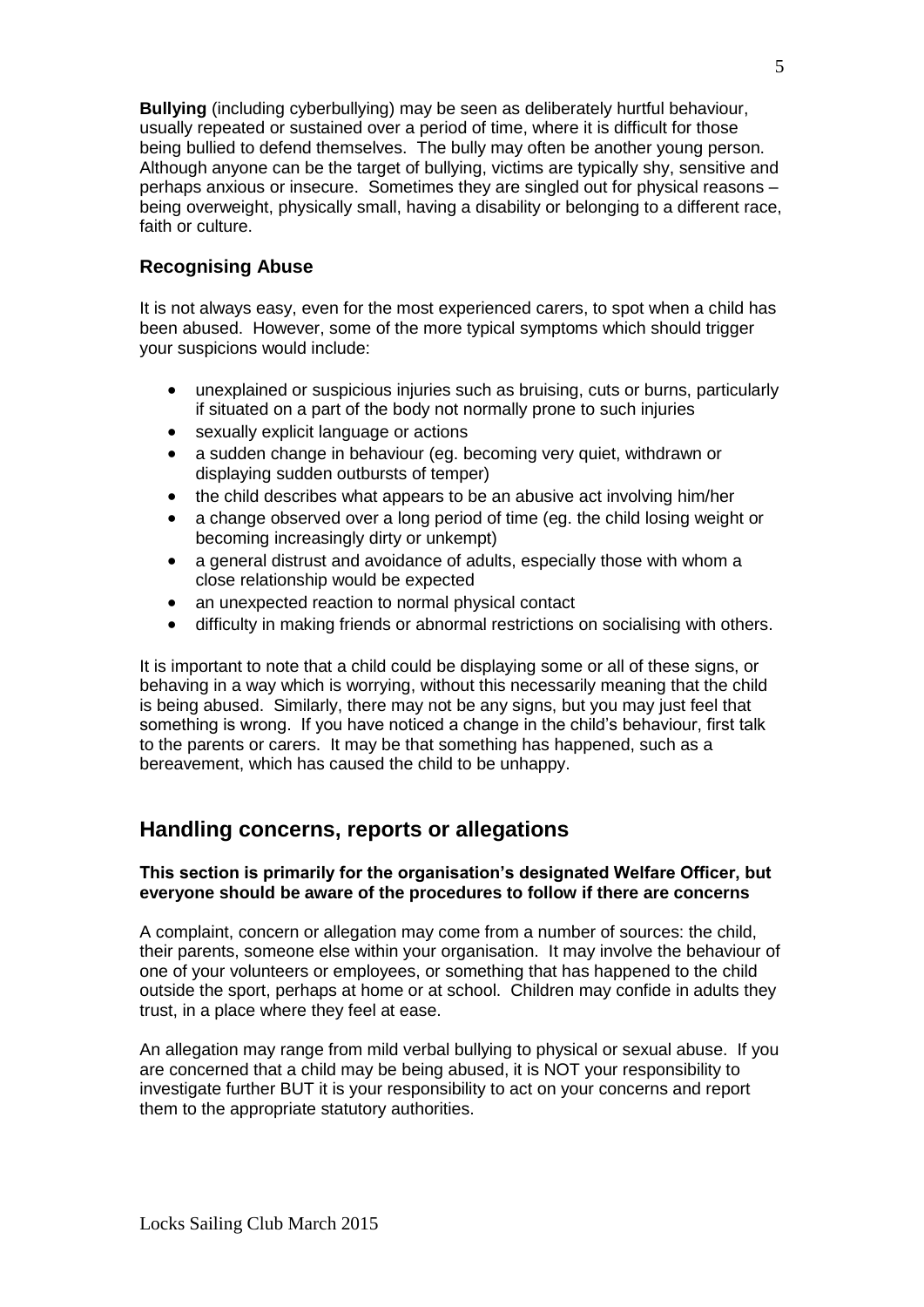## **If you are concerned about a club member**

If a club member is concern about a member's attitude towards children then this should be raised in confidence with the Club Welfare Officer. The office will take appropriate action which may include informing the Commodore, if the member has broken club rules, or external agencies if the allegation needs other professional attention.

## **Handling an allegation from a child**

#### **Always:**

- $\bullet$  stay calm ensure that the child is safe and feels safe
- show and tell the child that you are taking what he/she says seriously
- reassure the child and stress that he/she is not to blame
- be careful about physical contact, it may not be what the child wants
- be honest, explain that you will have to tell someone else to help stop the alleged abuse
- make a record of what the child has said as soon as possible after the event, using the child's own words
- follow your organisation's child protection procedures.

#### **Never:**

- rush into actions that may be inappropriate
- make promises you cannot keep (eg. you won't tell anyone)
- ask leading questions (see 'Recording and handling information' below)
- take sole responsibility consult someone else (ideally the designated Child Protection/Welfare Officer or the person in charge or someone you can trust) so that you can begin to protect the child and gain support for yourself.

You may be upset about what the child has said or you may worry about the consequences of your actions. Sometimes people worry about children being removed from their families as a result of abuse, but in reality this rarely happens. However, one thing is certain – you cannot ignore it.

## **Recording and handling information**

If you suspect that a child may have been the subject of any form of physical, emotional or sexual abuse or neglect, the allegation must be referred as soon as possible to Children's Social Care or the Police who have trained experts to handle such cases. Do not start asking leading questions which may jeopardise any formal investigation.

A leading question is where you suggest an answer or provide options that only need a 'yes' or 'no' answer, instead of allowing the child to explain things in their own words. An example would be asking 'did X hit you?' instead of 'how did you get that bruise?'. Use open questions such as 'what happened next?'. Only ask questions to confirm that you need to refer the matter to someone else. Listen to and keep a record of anything the child tells you or that you have observed and pass the information on to the statutory authorities (see Sample Document 7 for Referral Form).

#### **All information must be treated as confidential and only shared with those who need to know**.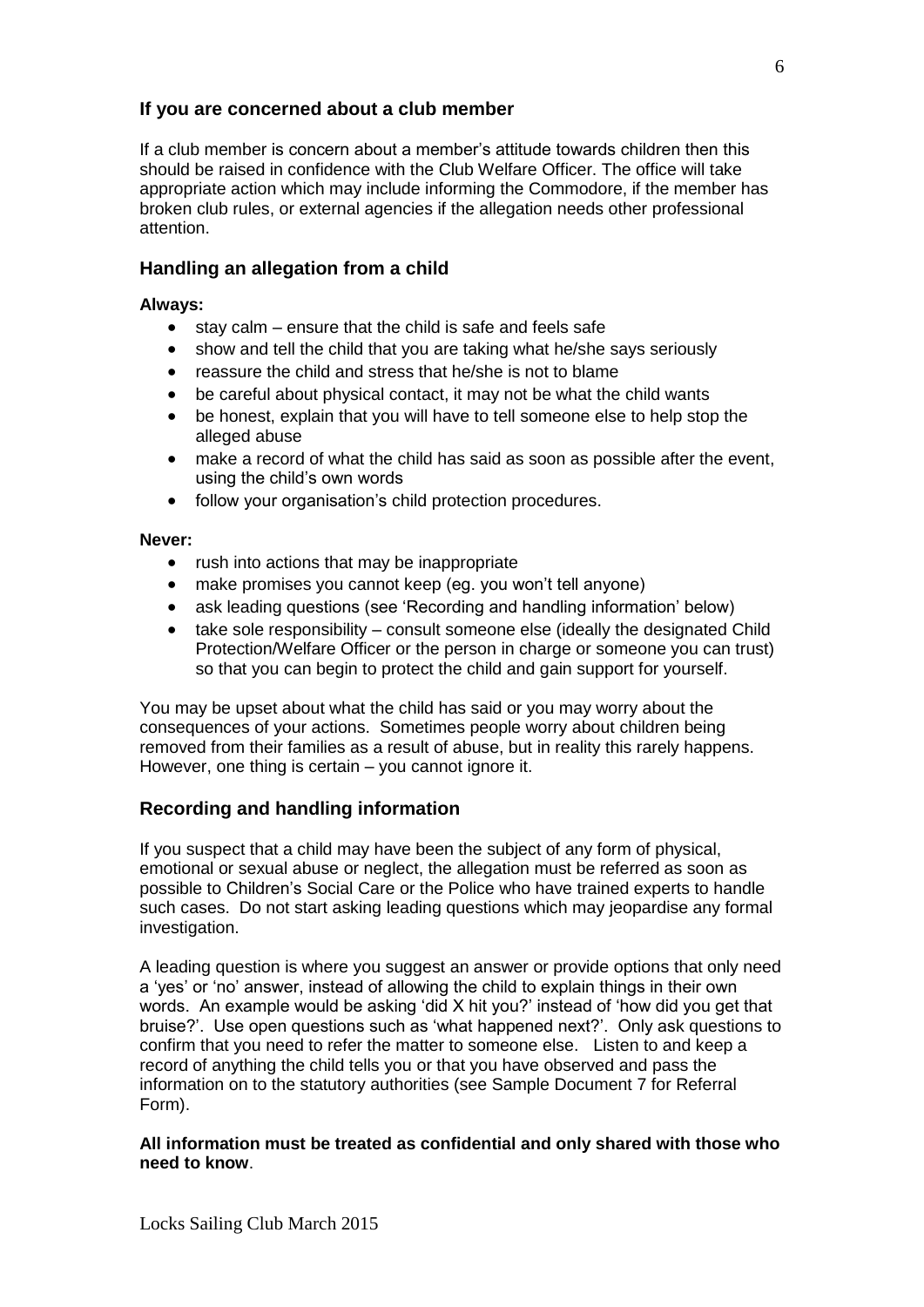If the allegation or suspicion concerns someone within your club or centre, only the child's parents/carers, the person in charge of the organisation (unless they are the subject of the allegation), the relevant authorities and the RYA Safequarding Manager should be informed. If the alleged abuse took place outside the sport, the Police or Children's Social Care will decide who else needs to be informed, including the child's parents/carers. It should not be discussed by anyone within the organisation other than the person who received or initiated the allegation and, if different, the person in charge.

Confidential information must be stored securely. It is recommended that it should be retained for at least 3 years and destroyed by secure means, eg. by shredding or burning.

## **Supporting roles:**

Commodore and Club Racing Coach Jack Miller Sailing Secretary **Gavin Cadmore Gavin Cadmore** Welfare Officer **Kathy Iles** Kathy Iles

 [kathy@ciles.co.uk](mailto:kathy@ciles.co.uk) 07747896050

## **Club First Aiders**

A list of first aiders is on the wall in the corridor by the first aid box.

#### **Club supporting documentation:**

Junior registration form Junior Operating procedures Junior Safety Sailing Policy

#### **Key RYA supporting documentation:**

Flow charts 1 and 2 outlining procedures for volunteers working with children who have concerns.

Incident report form to be used by the Welfare Officer when dealing with a complaint or allegation.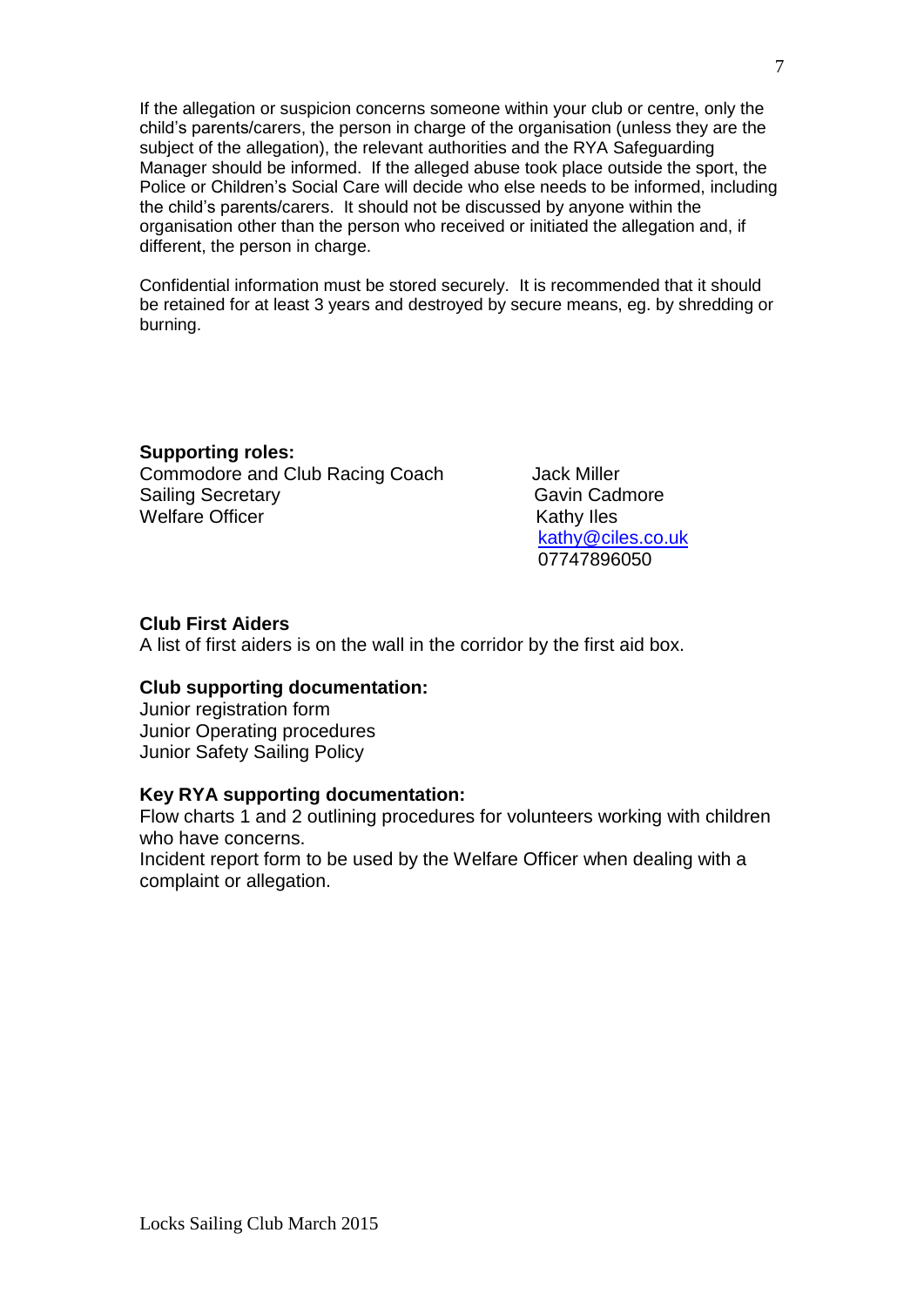#### **Reporting Procedures**

If you are uncertain what to do at any stage, contact the RYA's Safeguarding Manager on 023 8060 4104 or the NSPCC free 24-hour helpline 0808 800 5000.

Details of Children's Social Care departments and emergency duty teams are listed on local authority websites and in local phone books. If you are unable to find the appropriate contact number, call the RYA's Safeguarding Manager or, if a child is at immediate risk, the Police.

#### **Flowchart 1**

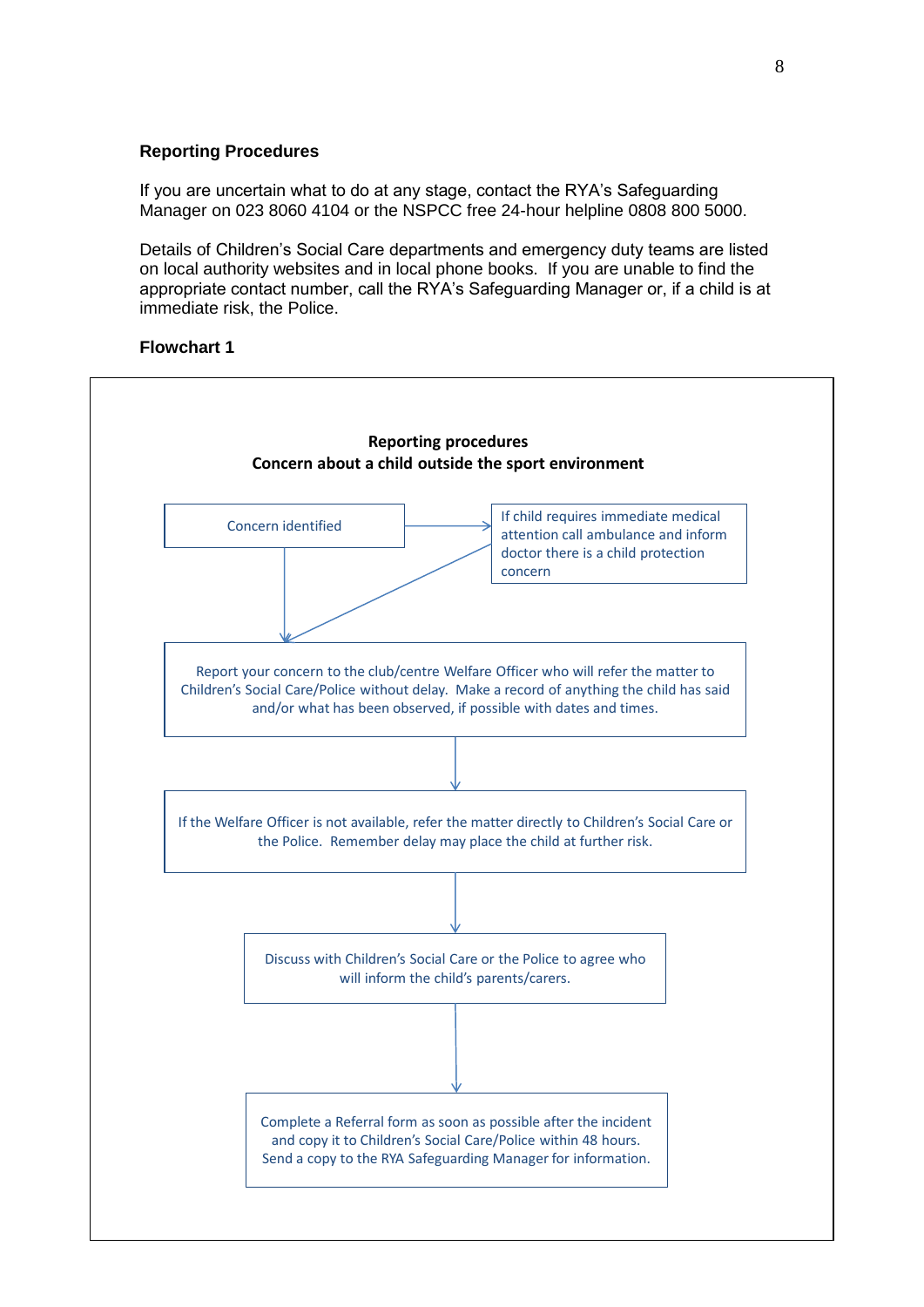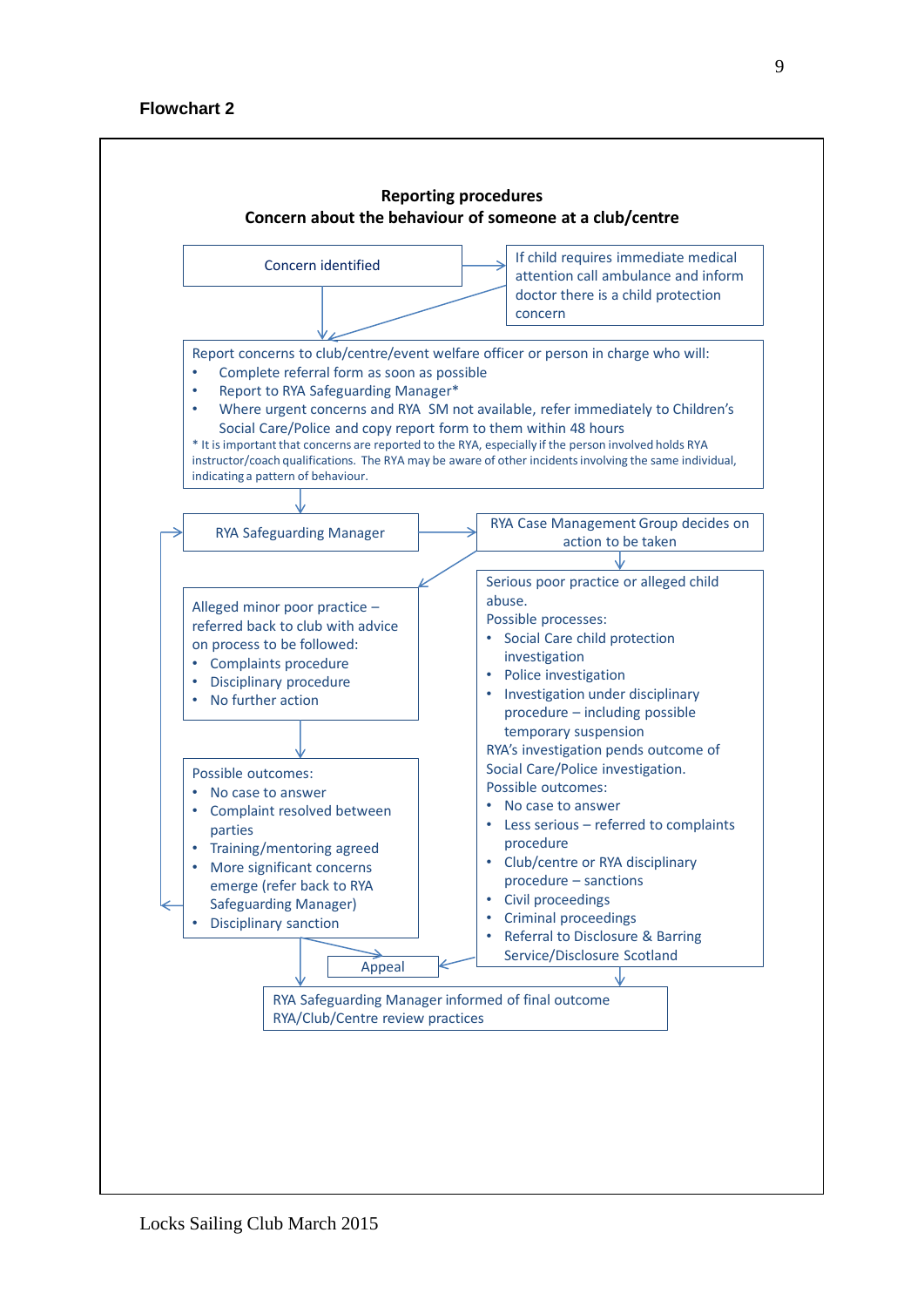# **Useful Contacts**

#### **NSPCC Helpline**

0808 800 5000 E-mail: [help@nspcc.org.uk](mailto:help@nspcc.org.uk) Website: [www.nspcc.org.uk](http://www.nspcc.org.uk/)

#### **Childline**

0800 1111 Website: [www.childline.org.uk](http://www.childline.org.uk/)

#### **Social Care Services**

Your local phone book or the website for your County Council or unitary local authority will list numbers for the Children and Families Services, generally with separate numbers for Children's Social Care and for the Emergency Duty Team (out of hours service).

#### **Royal Yachting Association**

Jackie Reid, Safeguarding and Equality Manager RYA House, Ensign Way Hamble Southampton SO31 4YA Tel: 023 8060 4104 E-mail: [jackie.reid@rya.org.uk](mailto:jackie.reid@rya.org.uk) Website: [www.rya.org.uk/go/safeguarding](http://www.rya.org.uk/go/childprotection) Community text phone (for people with a hearing impairment): 07823 559018

## **Child Protection in Sport Unit (CPSU)**

**England NSPCC** Tel: 0116 234 7278/7217 Fax: 0116 234 0464 E-mail: [cpsu@nspcc.org.uk](mailto:cpsu@nspcc.org.uk) Website: [www.thecpsu.org.uk](http://www.thecpsu.org.uk/)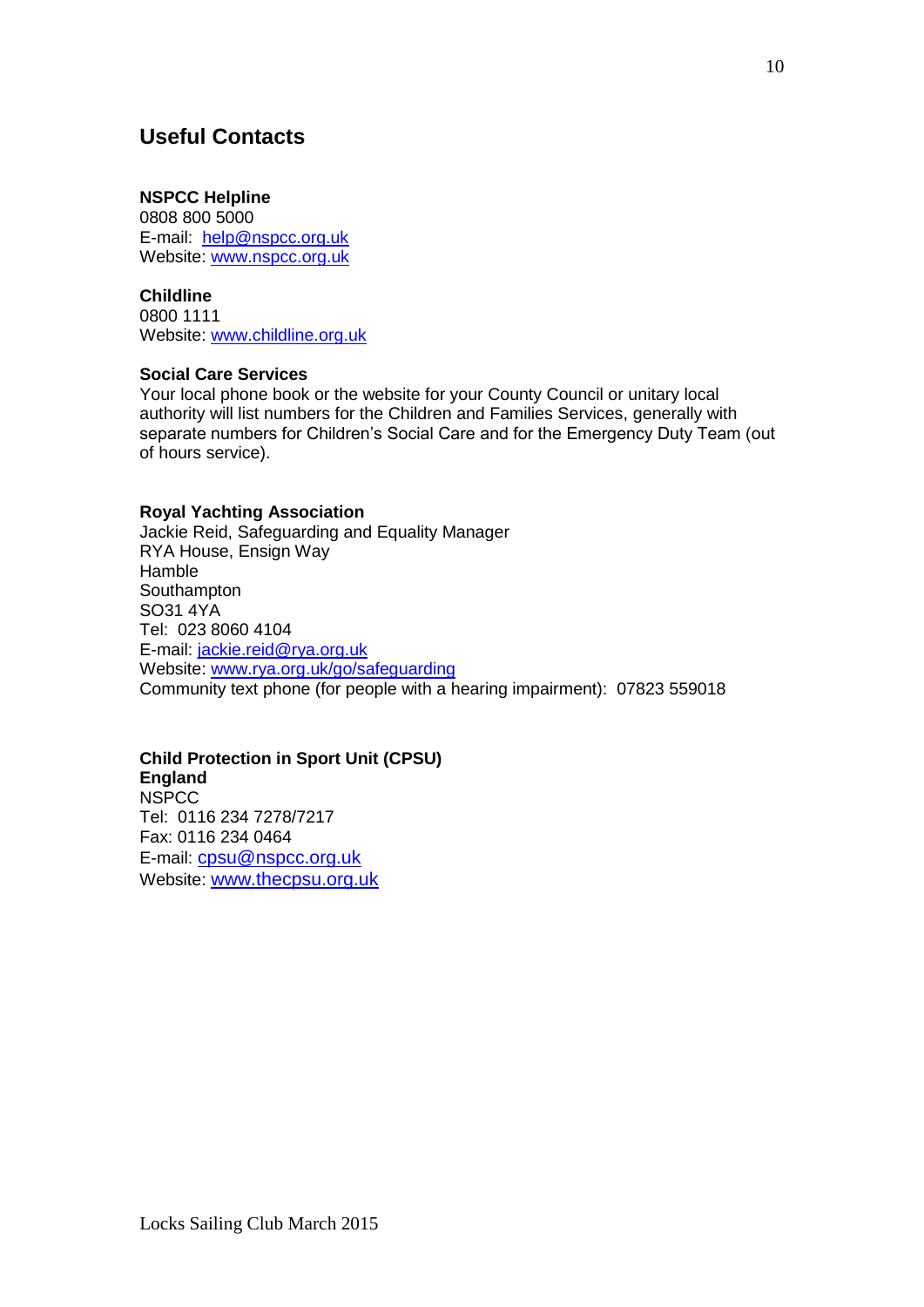# **Safeguarding and Child Protection referral form**

| Date and time of incident            |  |
|--------------------------------------|--|
| Name and position of person about    |  |
| whom report, complaint or allegation |  |
| is made                              |  |
| Name and age of child involved       |  |
| Nature of incident, complaint or     |  |
| allegation                           |  |
| (continue on separate page if        |  |
| necessary)                           |  |
|                                      |  |
|                                      |  |
|                                      |  |
|                                      |  |
|                                      |  |
|                                      |  |
|                                      |  |
|                                      |  |
|                                      |  |
|                                      |  |
|                                      |  |
| Action taken                         |  |
| (continue on separate page if        |  |
| necessary)                           |  |
|                                      |  |
|                                      |  |
|                                      |  |
| If Police or Children's Social Care  |  |
| Services contacted, name, position   |  |
| and telephone number of person       |  |
| handling case                        |  |
| Name, organisation and position of   |  |
| person completing form               |  |
|                                      |  |
| Contact telephone number             |  |
| Signature of person completing form  |  |
|                                      |  |
|                                      |  |
| Date and time form completed         |  |
| Name and position of organisation's  |  |
| child protection/welfare officer or  |  |
| person in charge (if different from  |  |
| above)                               |  |
| Contact telephone number             |  |

**This form should be copied, marked 'Private and Confidential', to the RYA Safeguarding Co-ordinator, Jackie Reid, RYA House, Ensign Way, Hamble, Southampton, SO31 4YA and to the statutory authorities (if they have been informed of the incident) within 48 hours of the incident.**